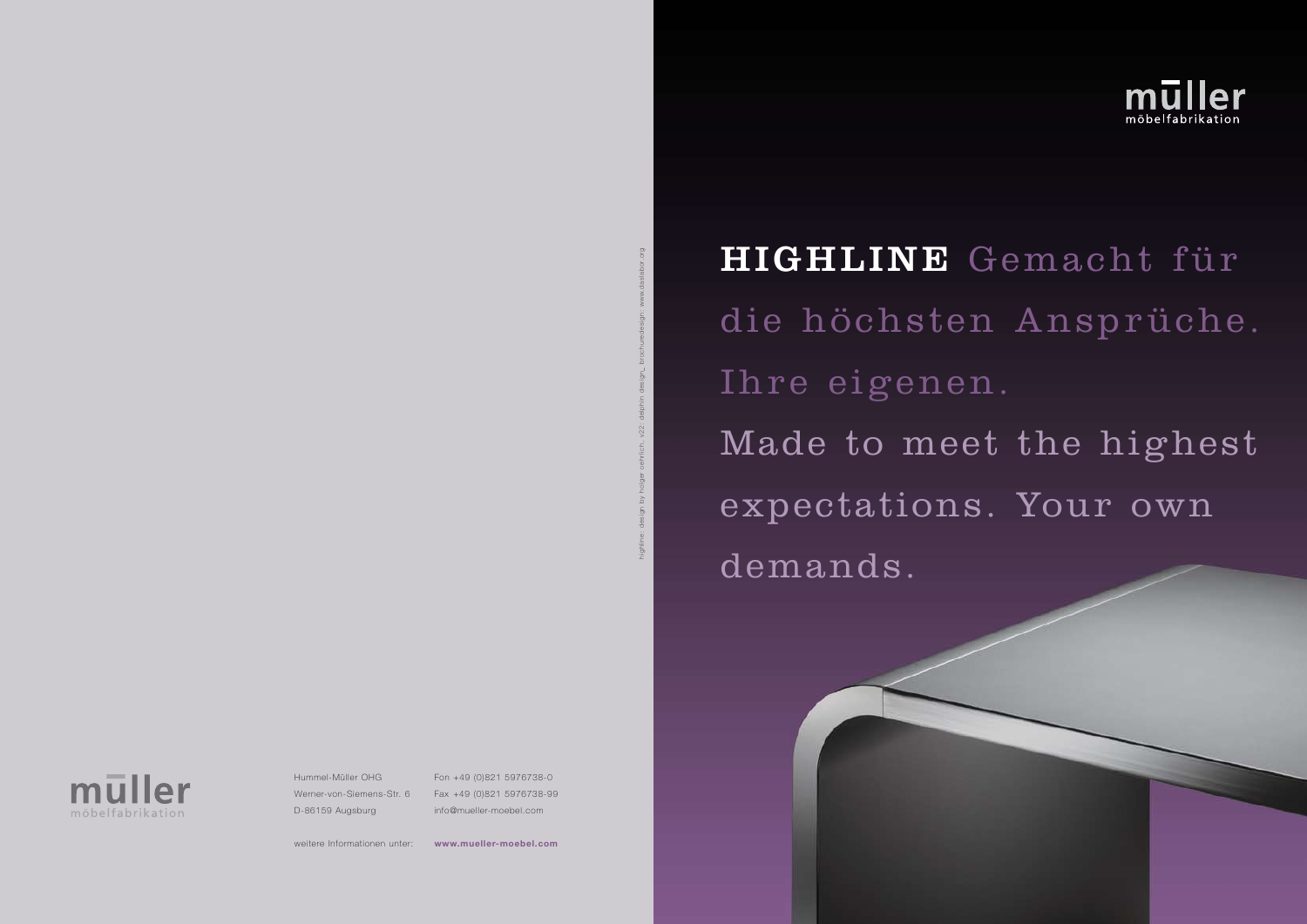Wie alle müller-Linien wird auch die neue Kollektion highline aus 1 mm starkem Stahlblech geschnitten, von Hand geschweißt und anschließend in jedem RAL-Ton hochglänzend lackiert. Die Basis des Programms bildet ein eleganter u-förmiger Tisch, der als Solitär, als Schreibtisch oder mit passendem Container R20, Sideboard L14 und Thekenlösung zum kompletten Büro ergänzt werden kann. Durch seine optische Schwerelosigkeit eignet sich der Tisch M10 auch ideal für den Einsatz im Home Office. Und wer daran nicht nur arbeiten, sondern auch ganz privat genießen möchte, erhält ihn ebenfalls in 90 Zentimeter Tiefe. Die passenden Sideboards L14 und H15 schaffen den richtigen Rahmen.

> Highboard H 15 h: 135\_ b: 104\_ t: 43 (cm)

> > Tisch M 10 h: 76\_ b: 200\_ t: 80 (cm) Bank M 11 h: 47\_ b: 200\_ t: 35 (cm)

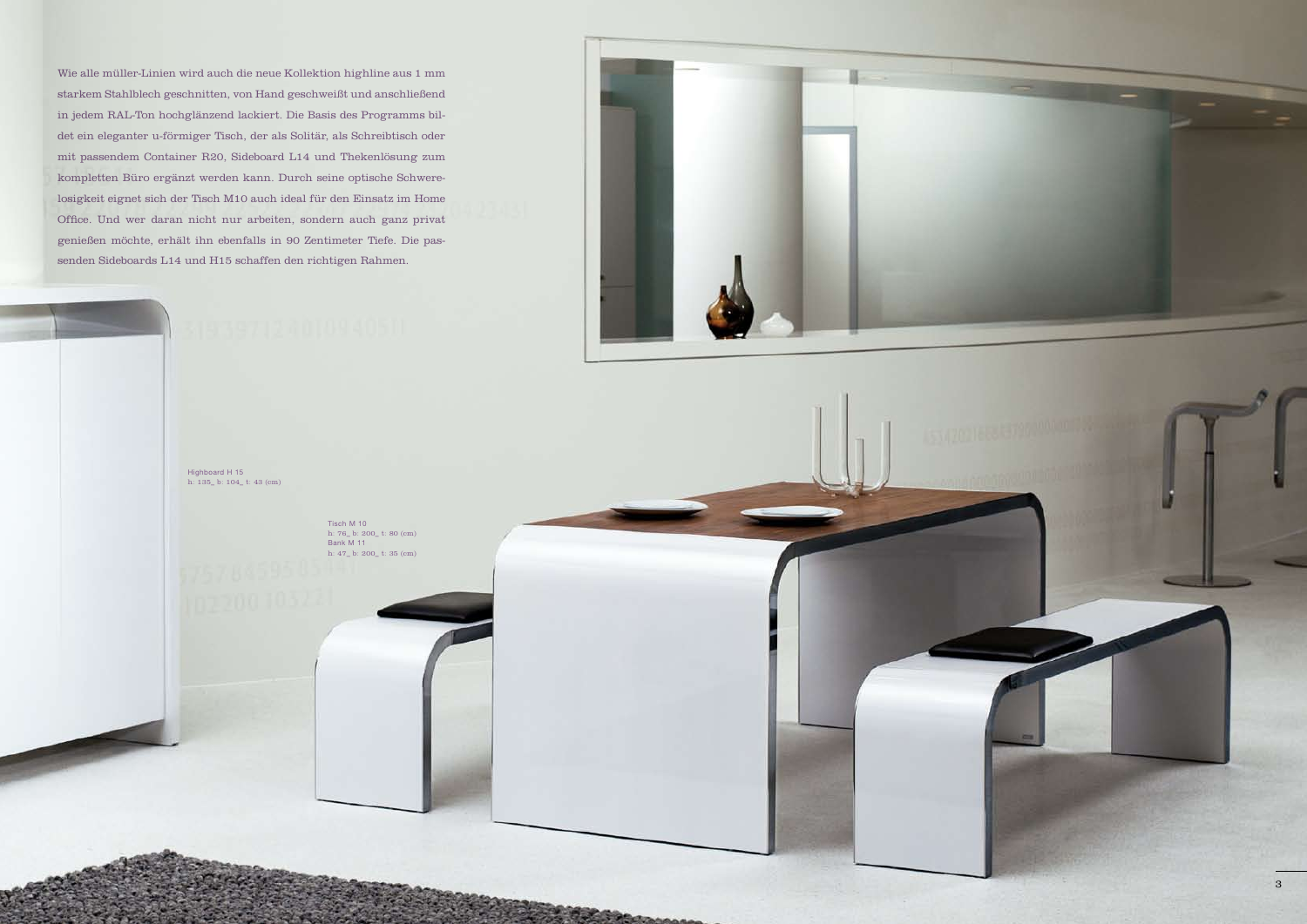As with all müller lines, the new highline collection is cut from 1 mmthick sheet steel, welded by hand and finally lacquered with a highgloss in any RAL tone. The basis of the program is formed by an elegant u-shaped table that can serve either as a solitaire, writing table or be supplemented with the matching Container R20, Sideboard L14 and a counter solution to become a complete bureau. Its optical weightlessness also makes Table M10 ideal for home office use. And if you don't just want to work on it, but also enjoy it privately, it is also available in 90 Centimetre depth. The matching Sideboards L14 and H15 create the right frame.

Sideboard L 14 h: 61\_ b: 135\_ t: 43 (cm)

> Schreibtisch M 10 h: 76\_ b: 200\_ t: 80 (cm)

Rollcontainer R 20 h: 56,5\_ b: 46\_ t: 54 (cm)

ŵ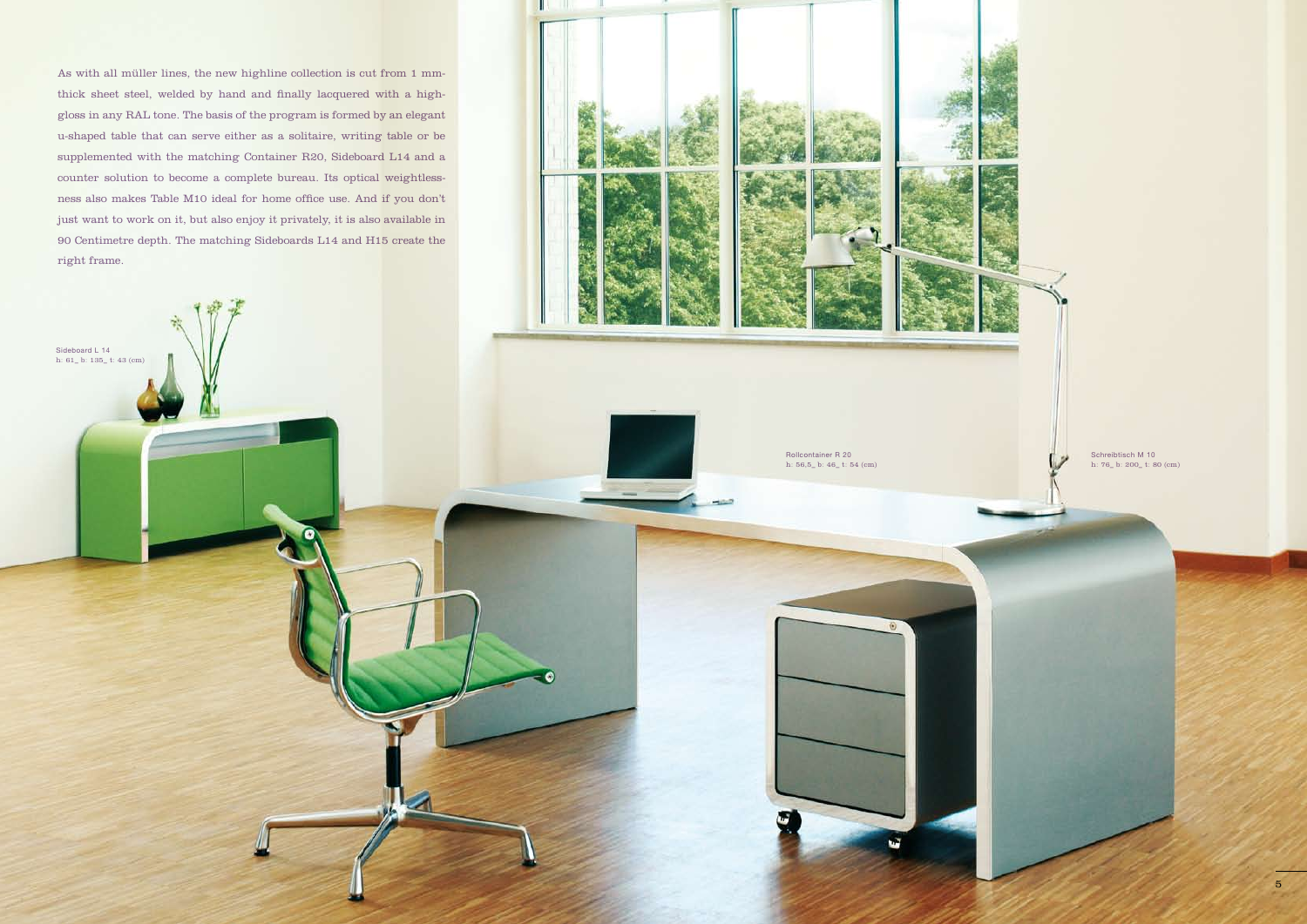

A brand new generation of colours convincingly refutes the theory that metal has to have a cold feel: Special clear lacquers, which can additionally be applied to our RAL lacquered furniture, combine a matte surface with a velvety, warm-looking surface feel. This seamless combination featuring high-gloss surfaces makes these products real eyecatchers. In addition, they are extremely robust and scratch and abrasion-proof, making them ideally qualified for a variety of uses in the professional and commercial sectors.

Eine ganz neue Generation von Farben widerlegt erfolgreich die These, dass Metall sich kalt anfühlen muss: Spezielle Klarlacke, die zusätzlich auf die RAL-lackierten Möbel aufgebracht werden, verbinden eine matte Oberfläche mit samtiger, warm anmutender Haptik. Die nahtlose Kombination mit Hochglanzflächen macht sie zu besonderen Eyecatchern. Darüber hinaus sind sie extrem widerstandsfähig, kratz- und abriebfest. Dies qualifiziert sie auch für vielfältige Einsätze im Objektbereich.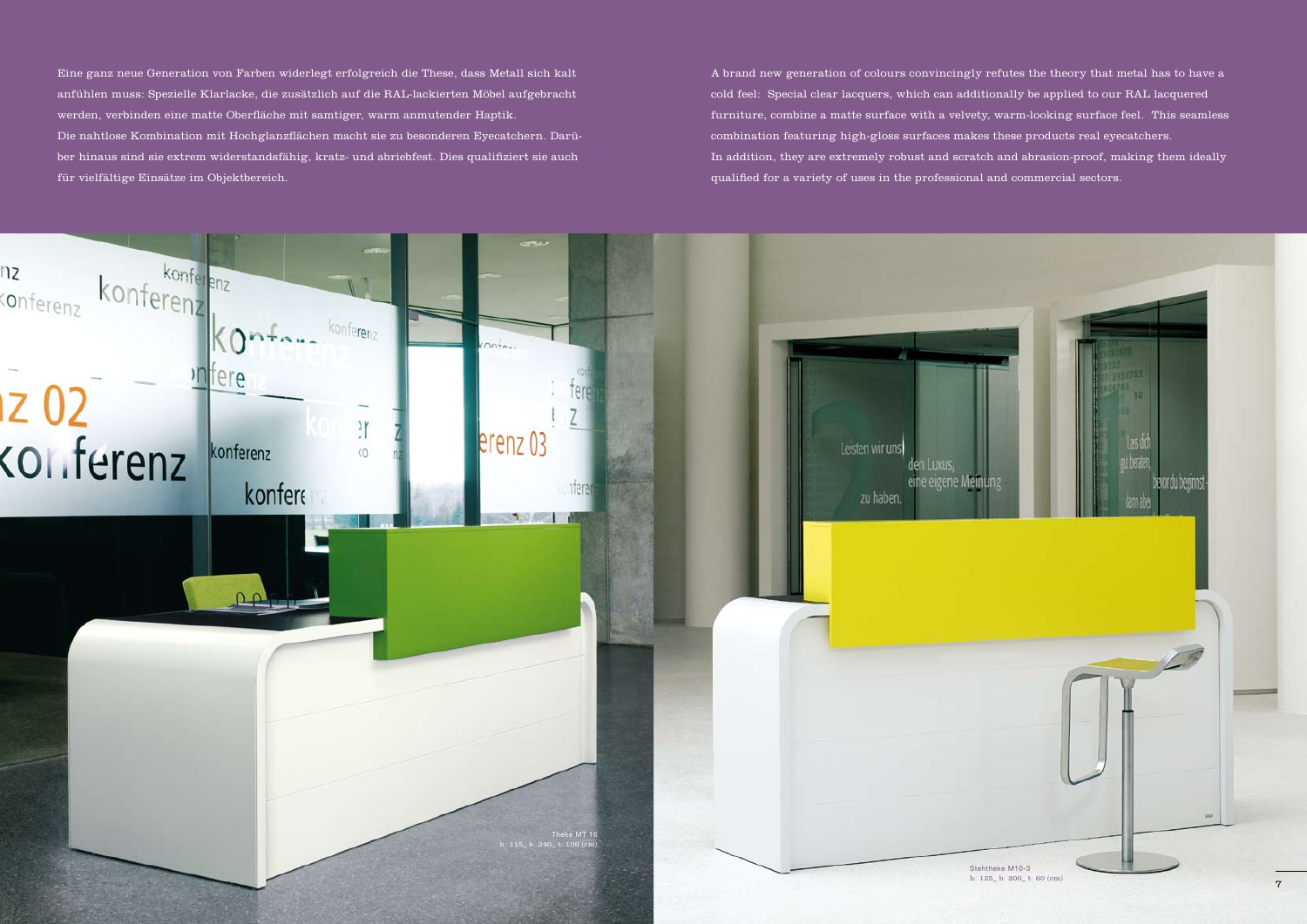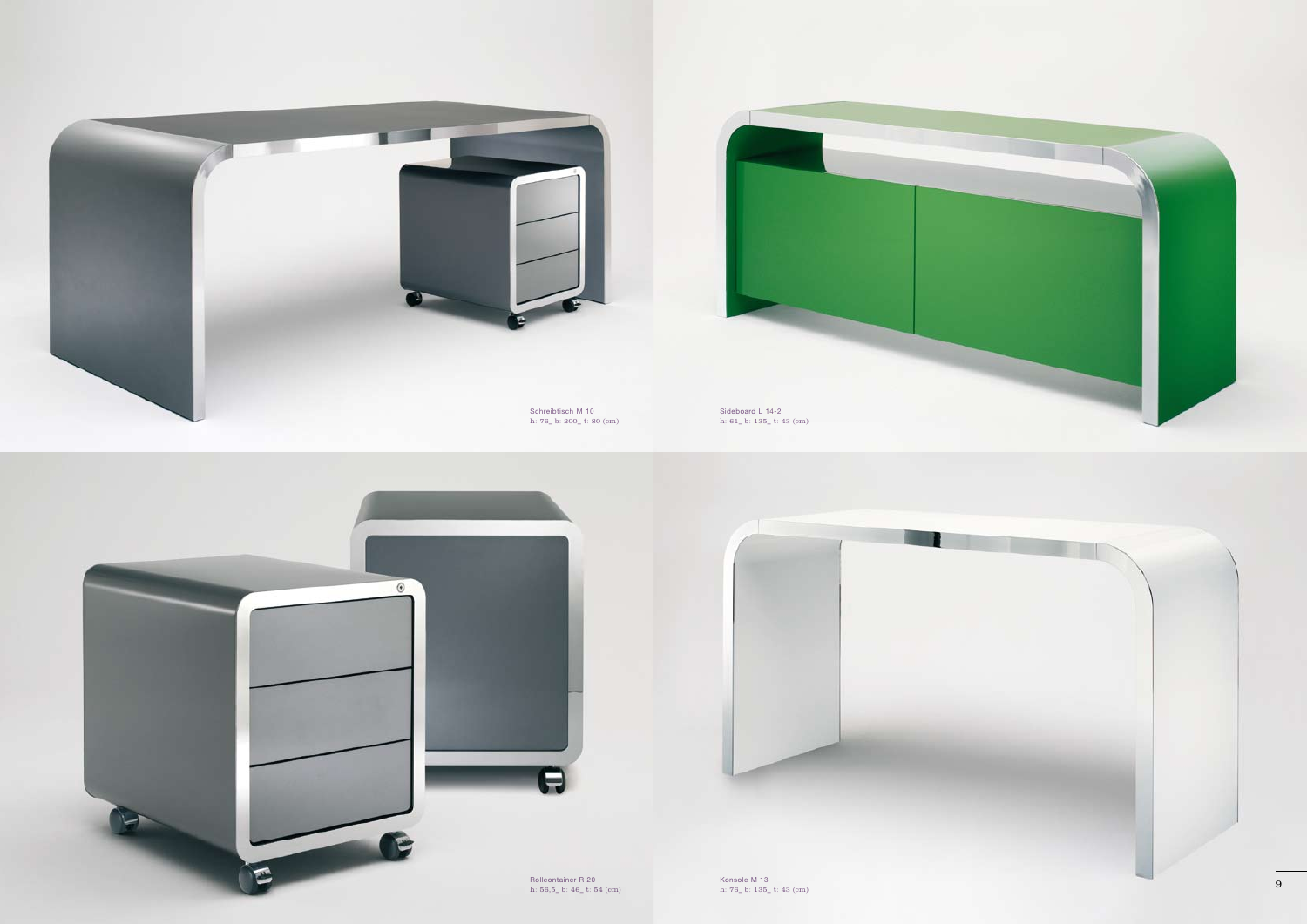

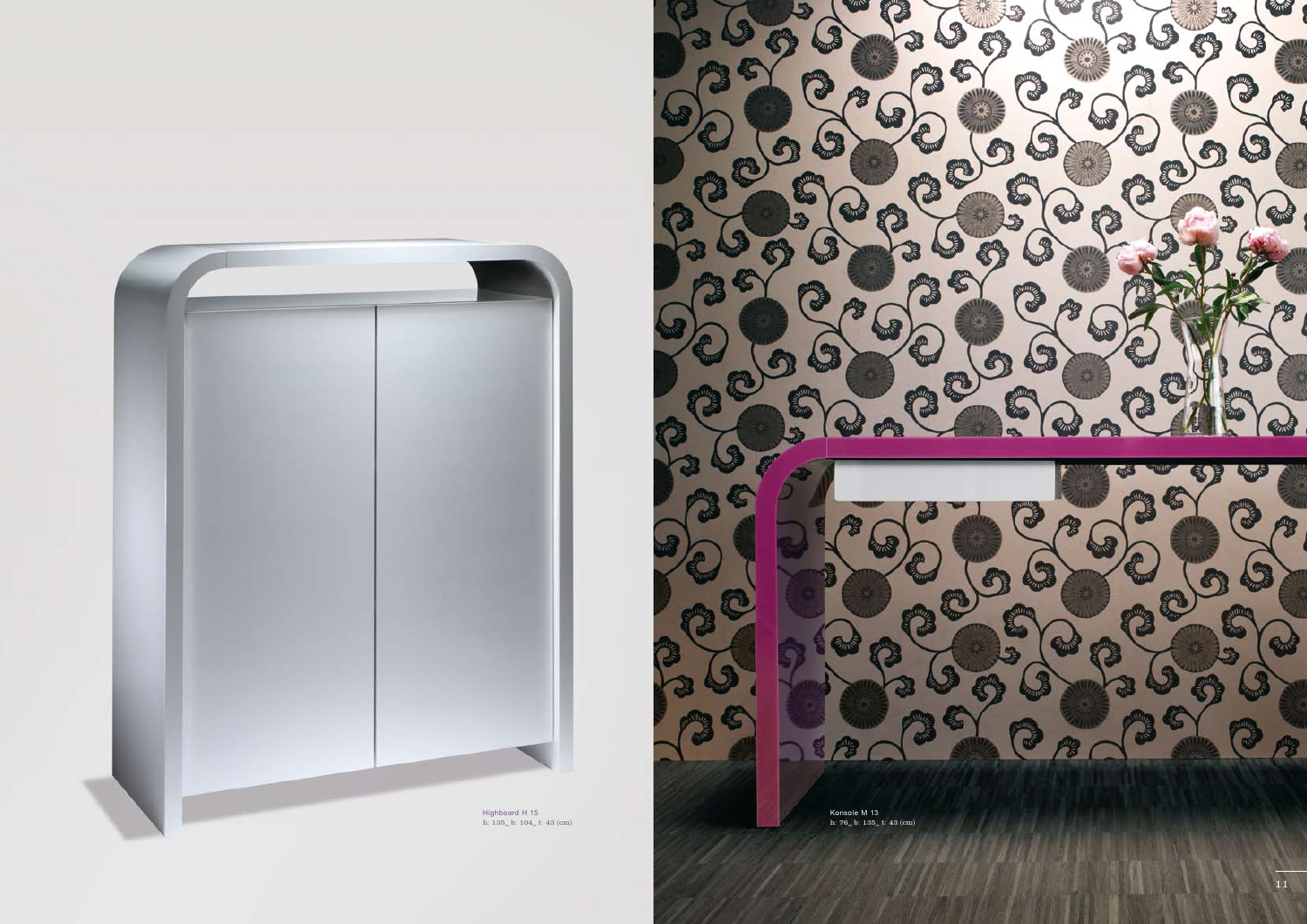